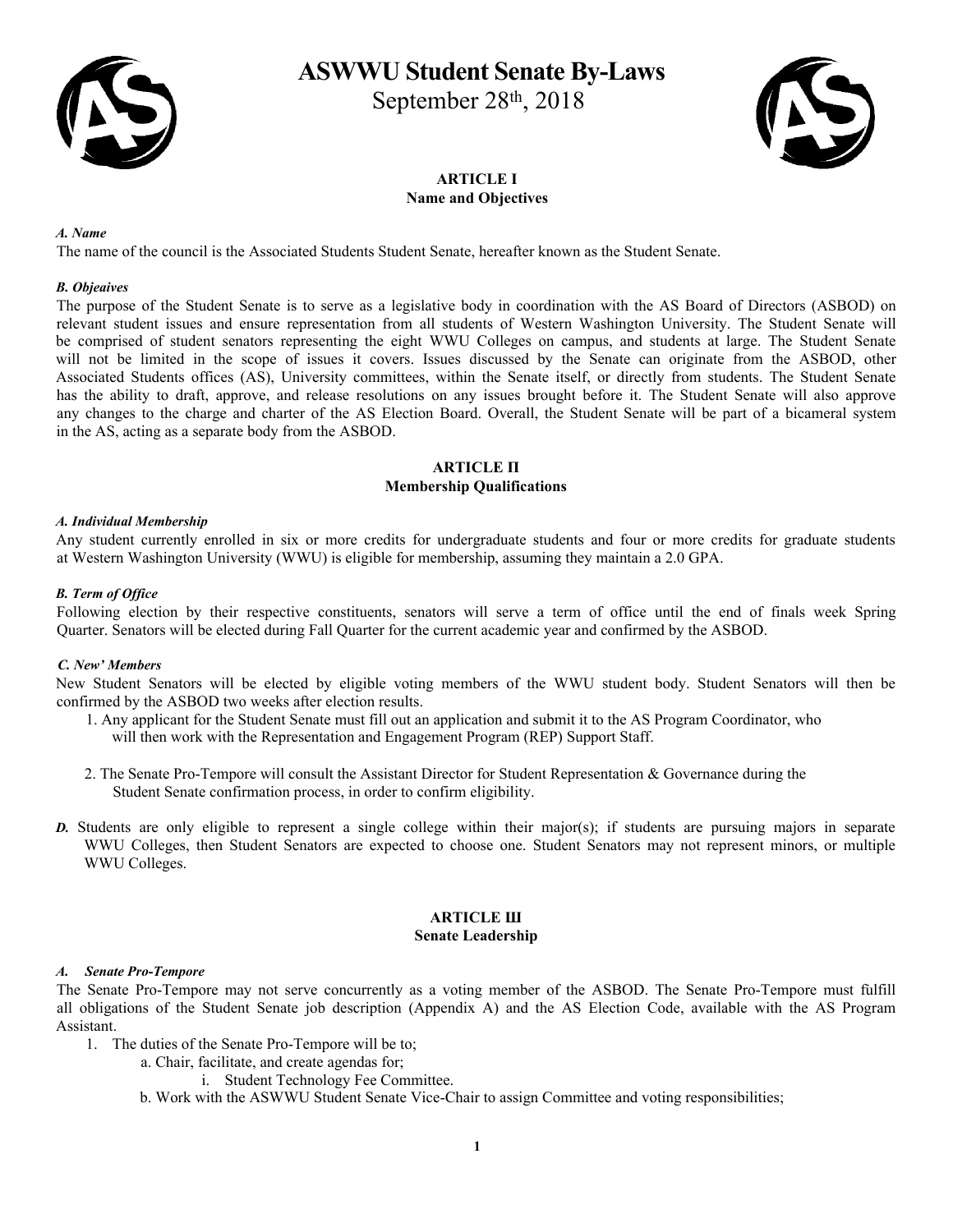- c. By the second meeting, work to assign student senators to the following committees, including but not limited to;
	- i. Academic Coordinating Commission.
	- ii. Academic Coordinating Commission Executive Board
	- iii. Academic Fee Committee
	- iv. Bottleneck Funding Request Committee
	- V. Career Services Center Advisory Board
	- vi. Center for Service Learning Advisory Board
	- vii. Committee on Undergraduate Education
	- viii. Enrollment Fee Funding Allocation Committee
	- ix. First Year Experience Advisory Committee
	- x. Scholars Week Steering Committee
	- xi. Student Technology Center Governing Board
	- xii. University Planning and Resource Council
	- xiii. University Planning and Resource Council Executive Board
	- xiv. Western Integrity Coalition
	- XV. Student & Activities Committee.
- d. Serve as an ex-officio/non-voting member on:
	- i. Faculty Senate.
	- ii. Associated Students Board of Directors.
- e. Work to ensure the stewardship of student funds, in accordance with Associated Student goals and policies, by management of the following ftind(s):
	- i. Academic Affairs (FXXSBR-ASBAAX).

# *B. Vice-Chair*

The Vice-Chair may not serve concurrently as member of the ASBOD.

- 1. The duties of the Vice-Chair will be to :
	- a. Perform the duties of the Senate Pro-Tempore in the absence of the Senate Pro-Tempore. While serving as the Senate Pro-Tempore, the Vice-Chair will not have voting privileges. If neither the Senate Pro-Tempore nor Vice-Chair is present, the meeting will be adjourned, and all items will be tabled.
	- b. Coordinate forums and other student outreach activities as needed or assigned by the Senate Pro-Tempore.
	- c. Assist the Senate Pro-Tempore with committee appointments, and committee scheduling as assigned.
	- d. Attend any meetings Student Senators are otherwise not able to attend if Student Senators have expressed in written notice to the Vice-Chair two weeks prior to absence.
	- e. Serve as the interim Senate Pro-Tempore following a dismissal of the Senate Pro-Tempore. See Article 3, Section E.
- 2. The Vice-Chair will be nominated by any sitting Student Senator and will be seconded by any additional Student Senator. Any Student Senator may retain the choice to nominate themselves as Vice-Chair, should no other sitting Student Senator. The Vice-Chair will then be elected by a majority vote of the Student Senate. In the case of more than two candidates, the Vice-Chair will be elected by an instant runoff vote.
	- a. Elections will be a two-meeting process. Nominations will be held the first meeting and remain open until the next meeting. Student Senators will have the opportunity at the second meeting to speak to their abilities as the potential Vice-Chair. Voting will be held the second meeting.
	- b. Each Senator has the ability to make one nomination.
	- c. Elections will be held any time there is a vacancy in the position of Vice-Chair. The two-meeting process will begin at the next regularly scheduled meeting of the Student Senate.
	- d. Student Senators may decline the nomination for the Vice-Chair at their discretion.

### *C. Secretary*

The Secretary of the Student Senate will be the AS Board Assistant for Academic Shared Governance.

- 1. The duties of the Secretary will be to :
	- a. Take and publish the minutes of the Student Senate.
	- b. Assist the Senate Pro-Tempore in maintaining parliamentary order.
	- c. Serve as an advisor to the Student Senate in all matters concerning parliamentary procedure.
	- d. Manage and organize the Student Senate documents.
	- e. Work with the Senate Pro-Tempore and the Vice-Chair bi-weekly to maintain communication between the ASBOD and the Student Senate.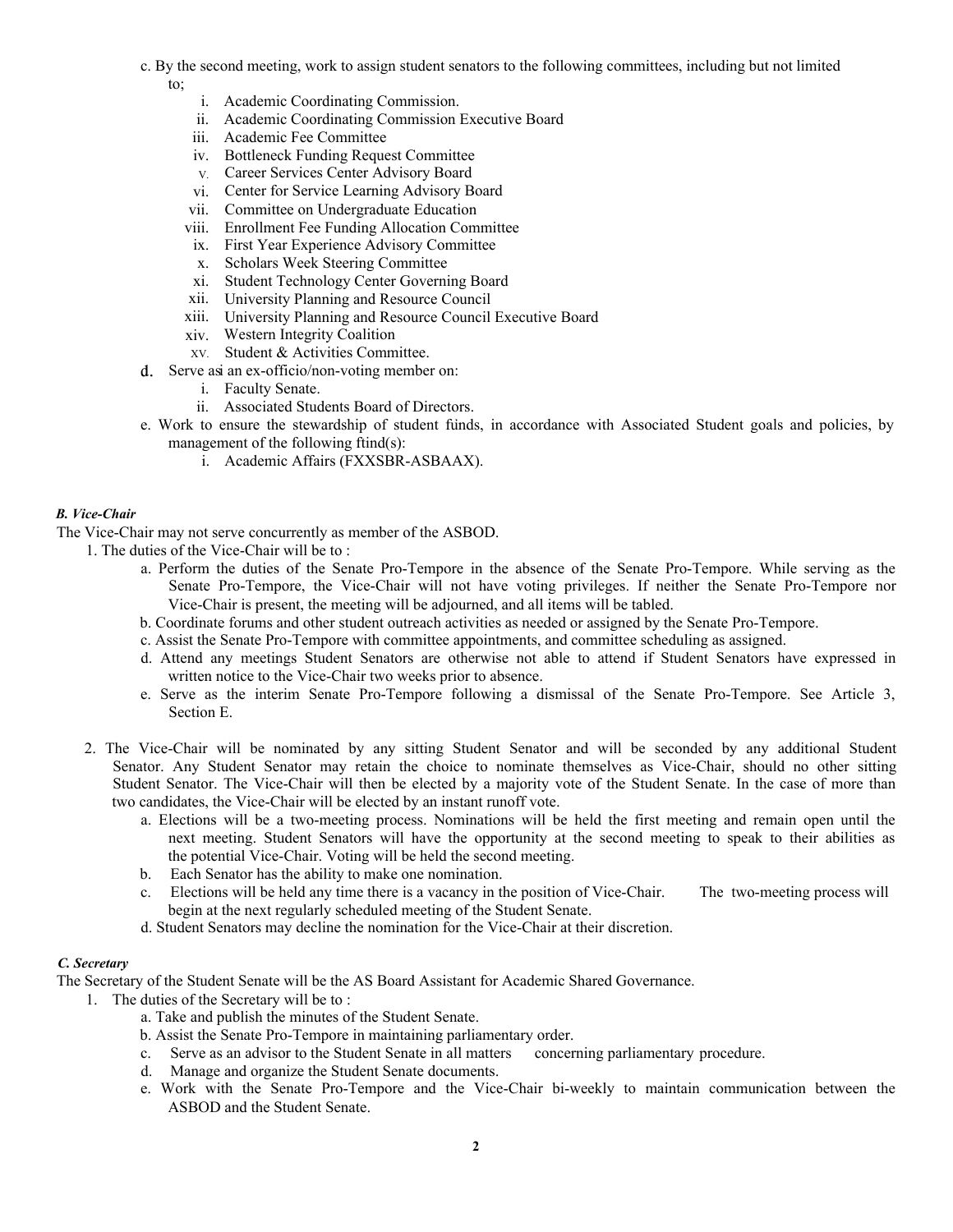2. The Secretary of the Senate is a non-voting member.

# *D. Removal of Senate Leadership Positions*

- 1. The Senate Pro-Tempore may be removed in accordance with the Student Code of Conduct & the AS Elections Code (available in the Personnel Office & with the AS Elections Coordinator).
	- a. If the Senate Pro-Tempore's employment is terminated, they may refile for elections the following year.
	- b. If the Senate Pro-Tempore's employment is terminated, See Article 3, Section E.
- 2. The Vice-Chair may be removed from their position by a two-thirds  $2/3$ <sup>rd</sup> vote of the Student Senate. Such removal will not affect their status as a Senator.

### *E. Vacancy of the Senate Pro- Tempore*

Should the position of Senate Pro-Tempore become vacant, the Vice-Chair will temporarily assume the duties of the Senate Pro-Tempore, until a new Senate Pro-Tempore is elected, in accordance with AS special election policies.

- 1. If the positions of the Senate Pro-Tempore and Vice-Chair will be vacant concurrently, the AS Board Assistant for Academic Shared Governance will be confirmed by the ASBOD to temporarily assume the duties of the Senate Pro-Tempore without voting privileges, until the Senate Pro-Tempore and Vice-Chair positions can be filled in accordance with these By-Laws.
- 2. If the Senate Pro-Tempore is relieved from their positions before the conclusion of their responsibilities by winter or spring quarter of the current Academic Year, the Student Senators vote with a 3/4\* majority to either promote the Vice-Chair to the Senate Pro-Tempore, or to hold a campus special election. This election will be in coordination with the AS REP.

# **ARTICLE IV Senate Membership**

### *A. Designations*

- 1. 1 Senate Pro-Tempore to be elected in accordance with AS Election procedures.
- 2. 2 Senators per WWU Colleges as follows:
	- a. 2 Student Senators to represent students in the College of Business and Economics.
	- b. 2 Student Senators to represent students in the College of Fine and Performing Arts.
		-
	- c. 2 Student Senators to represent students in the College of Humanities and Social Sciences.<br>d. 2 Student Senators to represent students in the College of Science and Engineering.
	- d. 2 Student Senators to represent students in the College
	- e. 2 Student Senators to represent students in Fairhaven College of Interdisciplinary Studies.
	- f. 2 Student Senators to represent students in the Graduate School.
	- g. 2 Student Senators to represent students in the Huxley College of the Environment.
	- h. 2 Student Senators to represent students in the Woodring College of Education.
	- i. 4 Student Senators to represent students yet to be declared in any specific WWU College, with no intent to declare in the current academic year.
- 3. The AS Board Assistant for Academic Shared Governance (non-voting member, serving as secretary).
- 4. The Assistant Director of Student Representation and Governance (non-voting, serving as advisor).

### *B. Vacancies*

- 1. Vacancies will be filled in accordance with Article II, Section C.
- 2. In the event that no one is elected from one of the designated standings fisted in Article IV, Section A, then that position will remain open until appointed by the Senate Pro-Tempore, Vice-Chair, and the AS Board Assistant for Academic Shared Governance and then confirmed with a 2/3rd vote of the Student Senate.
- 3. In the event that a Student Senator is relieved from their position, eligible voting members of the WWU community will be made aware of the vacancy by a formal announcement in the form of direct electronic communication, campus wide posting, or departmental distribution, etc. Applicants will then be reviewed in accordance with Article 4, Section B, and Sub-Section 2.

### *C. Student Senator*

A Senator may not serve concurrently as member of the ASBOD. The student must be currently enrolled at WWU and have the correct college standing for the position to which they are seeking election. The student must commit time to Student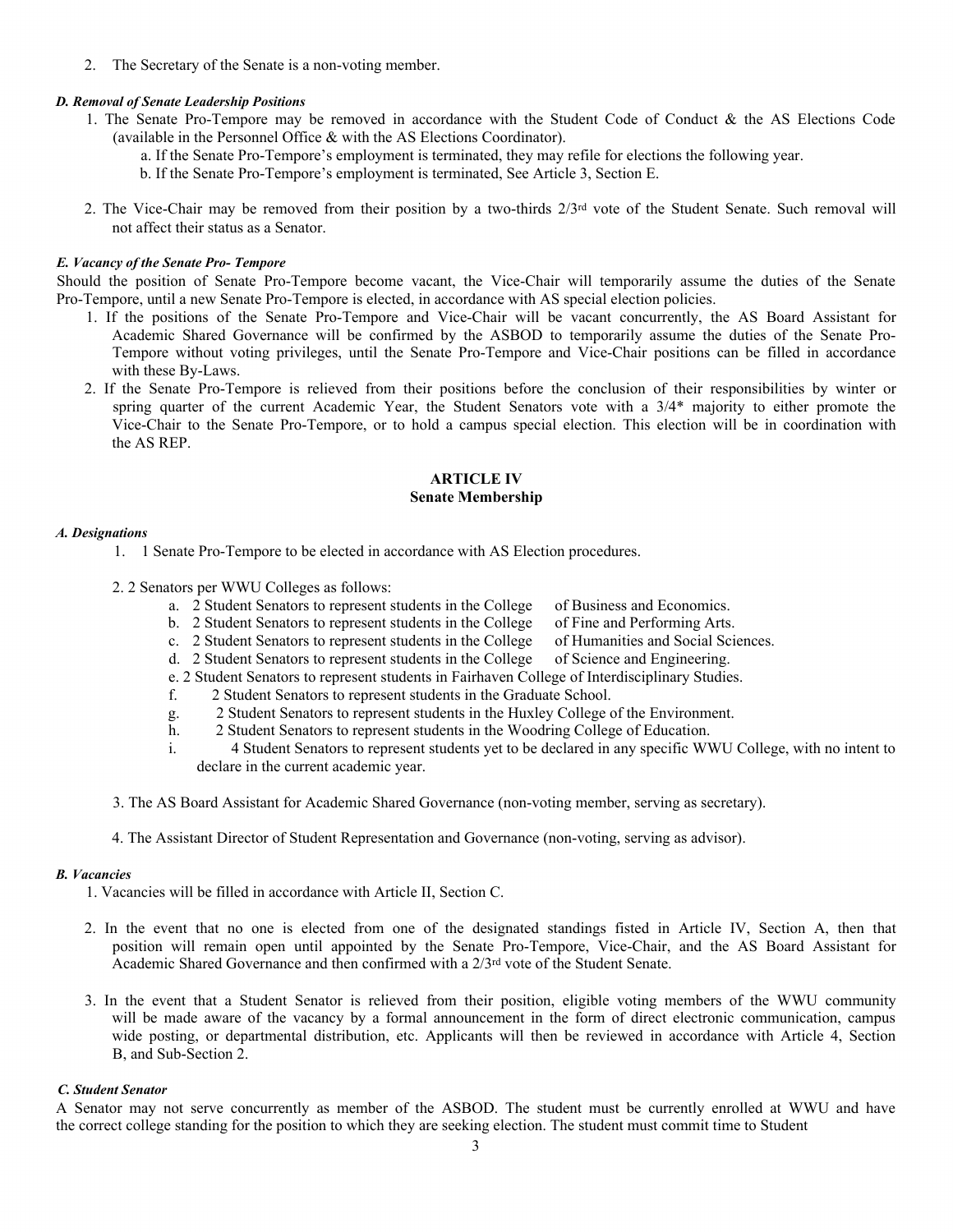Senate business outside of bi-weekly Student Senate meetings (approximately 4 to 6 hours per week). Student Senators should have a strong interest in Western's community and provide a unique perspective to the Student Senate and WWU as a whole.

1. The duties and responsibilities of a Student Senator will be to:

- a. Attend all meetings of the Student Senate (see Article IV, Section D: Attendance).
- b. Sit on 1 to 3 AS or University Committees as assigned by the Senate Pro-Tempore and Vice-Chair.
- c. Serve as an active participant in all Student Senate meetings; come prepared having read appropriate minutes and documents, and bringing finished Committee Reports from any assigned meetings since the last Student Senate meeting.
- d. Inform the Student Senate on campus and committee activities and other relevant information.
- e. Submit necessary documents for presentation to the Student Senate, to the Senate Pro-Tempore 1 academic week prior to Student Senate meeting.
- f. Help coordinate events as designated by the Senate Pro-Tempore, or the Vice-Chair.
- g. Bring forward issues to the Student Senate that are of concern to the Senators College, or the WWU campus as a whole.
- h. Be accessible by direct and appropriate communication to meet with constituents from a Senators college as needed.
- i. Follow any other duties as assigned by the Senate Pro-Tempore, or Vice-Chair, within reason.
- j. Review and nominate student members for:
	- i. AS Academic Affairs Council.
	- ii. Academic Coordinating Commission.
	- iii. Academic Honesty Board.
	- iv. Academic Technology Committee.
	- V. Admissions and Inter-college Relations Committee.
	- vi. Excellence in Teaching Award Committee.
	- vii. Faculty Outstanding Services Award Committee.
	- viii. Graduate Council.
	- ix. International Programs Advisory Committee.
	- x. Learning Commons Advisory Board.
	- xi. Peter J. Elich Excellence in Teaching Award Committee.
	- xii. Robert T. Kleinknecht Excellence in Teaching Award Committee.
	- xiii. Senate Library Committee.
	- xiv. Student Academic Grievance Board.
	- XV. Student Technology Center Governing Board.
	- xvi. Student Technology Fee Committee.
	- xvii. Teacher Curricula and Certification Council.
	- xviii. Any other committees, as needed or assigned by the Senate Pro-Tempore.

### *D. Attendance*

Each Senator will be allowed two absences from a Student Senate meeting per quarter, and two absences from an assigned Committee per quarter.

- 1. Following a third absence, the Student Senator must meet with the Senate Pro-Tempore and the Assistant Director for Student Representation and Governance, and discuss appropriate consequences, including but not limited to;
	- a. Additional Committee assignments.
	- b. Reallocation of Student Senator Stipend.
	- c. Loss of voting privileges for one-cycle of a Student Senate meeting, to be completed immediately following sanctions.
	- d. Recommendation of resignation from the Student Senate.

### *E. Removal*

Any member of the Student Senate may be relieved from the Student Senate for violating any requirements set forth in these By-Laws, or per the AS Code of Conduct. The process of removal will be a two-meeting process.

- 1. To remove a Student Senator;
	- a. A Student Senate member may be recommended for removal by  $3/4*$  affirmative vote of the seated membership of the Student Senate as an information item; the Student Senators will then have one-week deliberation.
	- b. At the beginning of the following meeting following new business, the Senator in question will have approximately 5 minutes to defend the claims against them. The Student Senate will then vote, and it will require a 3/4\* vote to relieve the Student Senator from their duties, as well as a 2/3rd vote of the ASBOD.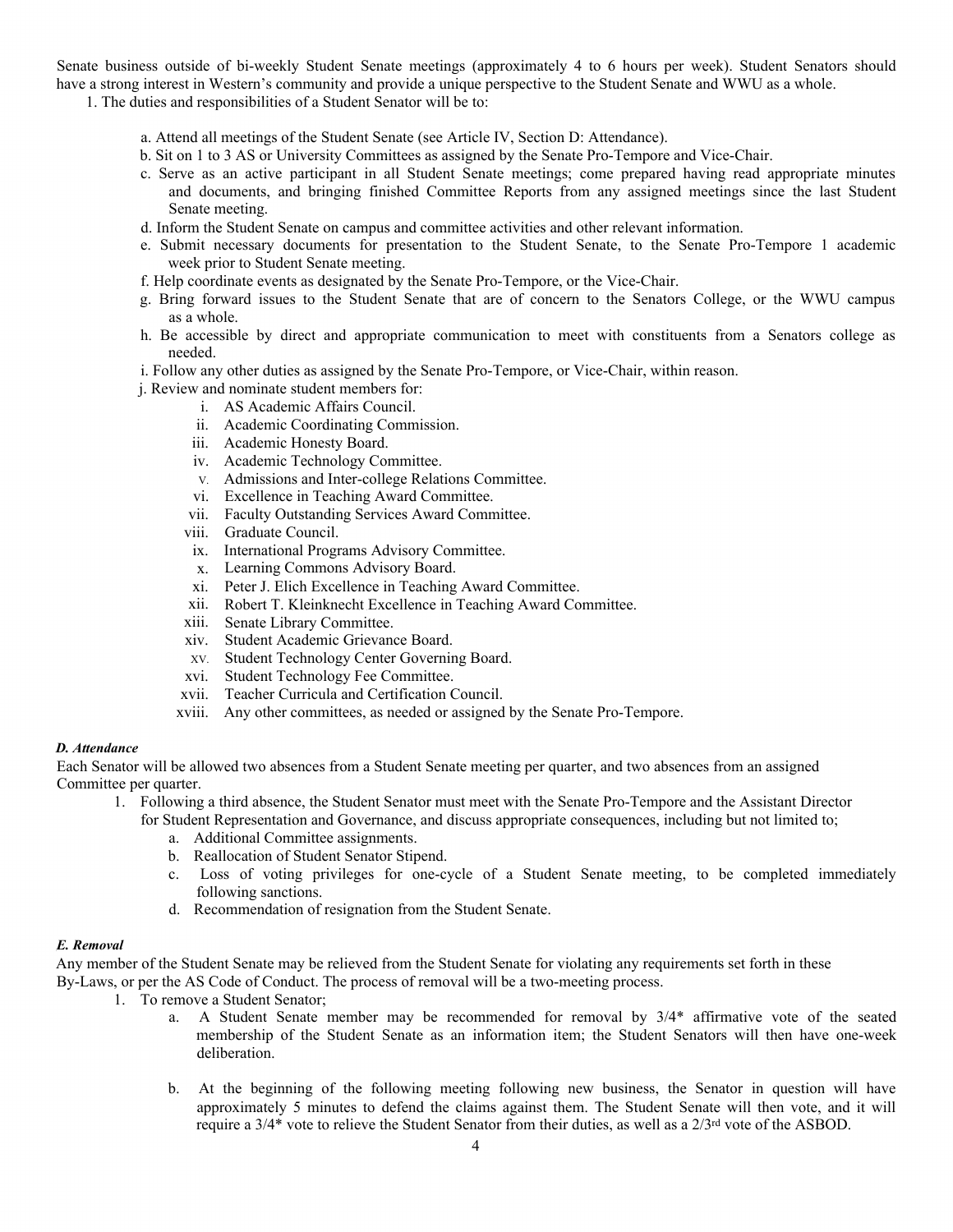- c. Once a Senator is relieved of duties, it will be the responsibility of the seated members of the Student Senate to assign l/3rd of the Student Senate to draft an officiai resolution to be released by the conclusion of the following Student Senate meeting on why the aforementioned Student Senator was relieved of duties.
- d. The Senate Pro-Tempore and Vice-Chair will have the vacant Committee Assignments redistributed by the following Student Senate meeting.
- 2. To remove the Student Senate Pro-Tempore;
	- a. An official mohon will be filed by any Student Senator and will be brought to the attention of the Student Senate. The removal process will be the same as it were for a Student Senator, with the exception of a special or urgent Student Senate meeting, to be chaired by the Vice-Chair.
	- b. This proceeding will require a  $3/4^*$  vote of seated membership, as well as a  $2/3^{rd}$  vote of the seated ASBOD.
	- c. The vacancy of the Student Senate Pro-Tempore will be filled in accordance with Article 3, Section E of these By-Laws.

# *F. Quorum*

Quorum of the Senate will consist of a simple majority of the voting membership. If a quorum is not present, the Senate Pro-Tempore will table all voting items for the Student Senate, until the next scheduled meeting.

# **ARTICLE V**

# **Meetings**

### *A. Meetings*

The Senate will hold bi-weekly meetings on the 1<sup>st</sup> and  $3<sup>rd</sup>$  Tuesday of every month, in consideration of other standing meeting times.

- 1. It is the discretion of the Senate Pro-Tempore and Vice-Chair to hold additional meetings as necessary, in the case of an urgent situation.
- 2. Meetings may be called by any member (voting or non-voting) when agreed upon by quorum of the seated voting membership, in written expression to the Senate Pro-Tempore.
- 3. All meetings conducted by the ASWWU Student Senate will adhere to the Open Public Meeting Act of Washington State, codified in 42.30 RCW.

### *B. Rescheduling of Meetings*

1. If quorum is met, a simple majority of the Senate may reschedule meetings as needed. If quorum is not met, meetings may be rescheduled according to Article IV, Section F.

# **ARTICLE VI Voting**

# *A. Voting*

In order for an action item or resolution to pass, it must obtain a quorum of the eligible votes cast. An abstention by a Student Senator will not count as a vote cast in favor or against the action item or resolution being voted upon.

- 1. Voting may be done via electronic device, but only with prior approval of the Senate Pro-Tempore and Vice-Chair, and only under irregular or extreme circumstances.
- 2. Voting may not be done by proxy vote, and a student senator is the only one who may cast their vote for official ASWWU Student Senate business.

# **ARTICLE VR Committees**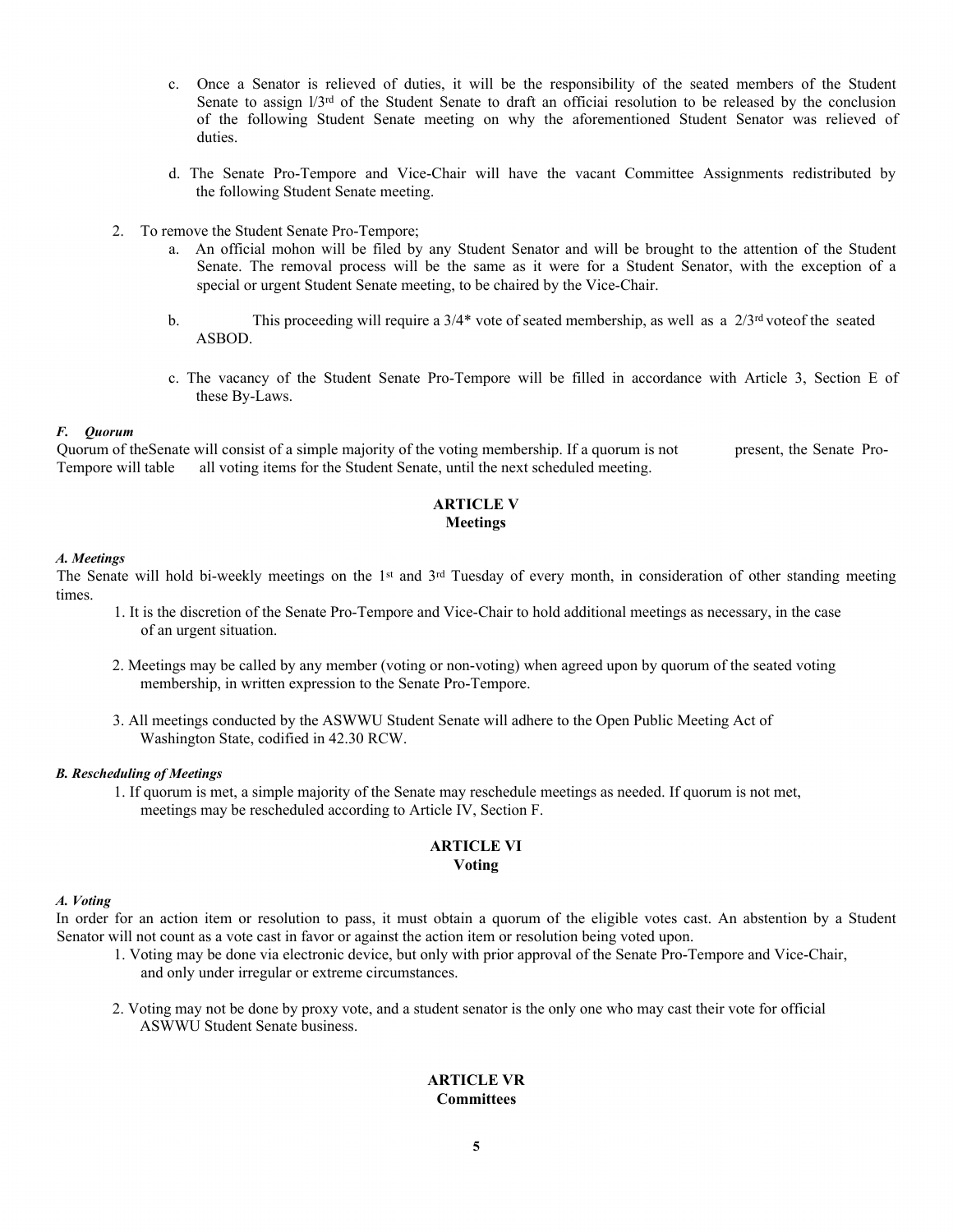### *A. Committee Assignments*

- 1. Each Senator will be appointed by the Senate Pro-Tempore and the Vice-Chair to sit on 1-3 committees within WWU and the AS governance structure.
	- a. These committees include, but are not limited to the:
		- i. Academic Coordinating Commission.
		- ii. Academic Coordinating Commission Executive Board
		- iii. Academic Fee Committee
		- iv. Bottleneck Funding Request Committee
		- V. Career Services Center Advisory Board
		- vi. Center for Service Learning Advisory Board
		- vii. Committee on Undergraduate Education
		- viii. Enrollment Fee Funding Allocation Committee
		- ix. First Year Experience Advisory Committee
		- x. Scholars Week Steering Committee
		- xi. Student Technology Center Governing Board
		- xii. University Planning and Resource Council
		- xiii. University Planning and Resource Council Executive Board
		- xiv. Western Integrity Coalition.
	- b. Student Senators are responsible for attending all assigned committee meetings and developing a report and presenting it to the Student Senate on any items of interest and relevance that were presented, pursuant to Article IV, Section C, and Number 1.
- 2. Student Senators may serve on additional committees not assigned to them by the Senate Pro-Tempore or the Vice-Chair but may not do so in their official capacity as an AS Student Senator, only as a private student.
- 3. The ASWWU Student Senate retains the ability to create sub-committees as seen fit by the Senate Pro-Tempore and Vice-Chair, with a vote of 51% of seated membership in the affirmative of said committee creation.

# **ARTICLE УШ Reportage**

### *A. Reportage*

The Student Senate will not report to any other body but will provide a report to the Senate Pro-Tempore on request of the ASBOD or the Western Washington University Board of Trustees, in the spirit of shared governance. However, the Student Senators themselves will report on their assigned committees or on the needs of their constituents to the entirety of the Student Senate at the scheduled meetings of the Student Senate.

# *B. Referral from the AS Board ofDireăors*

The ASBOD may refer any matter to the Senate for its consideration, including application of personnel policies. Such referral should occur when the ASBOD wishes to provide for greater student input or allow further time for public comment. The Senate may make recommendations to the ASBOD, via the Senate Pro-Tempore.

### *C. Implementation of AS Elections Code Against the ASBOD*

Any Student Senator may choose to bring an item to the Student Senate in regard to any member of the ASBOD or ASWWU Student Senator directly defying or disobeying the AS Elections Code.

- 1. Such an item will require the immediate attention of the ASWWU Student Senate, who will then create a subcommittee of the Student Senate with the guidance of the Senate Pro-Tempore to conduct an official investigation in coordination with the AS Personnel Office.
	- a. If found guilty of the aforementioned actions by the sub-committee, the accused member of the ASBOD will be subject to consequences at the discretion of the entirety of the ASWWU Student Senate.
	- b. These consequences are subject, but not limited to:
		- i. Issuing a formal apology against actors involved, to be approved by the Student Senate with a 51% vote.
		- ii. A public address to the student body of WWU with a speech, to be approved by a 51% vote of the Student Senate.
		- iii. Loss of certain position privileges, to be determined in coordination with the Assistant Director for Student Representation and Governance and confirmed by a 51% vote of the Student Senate.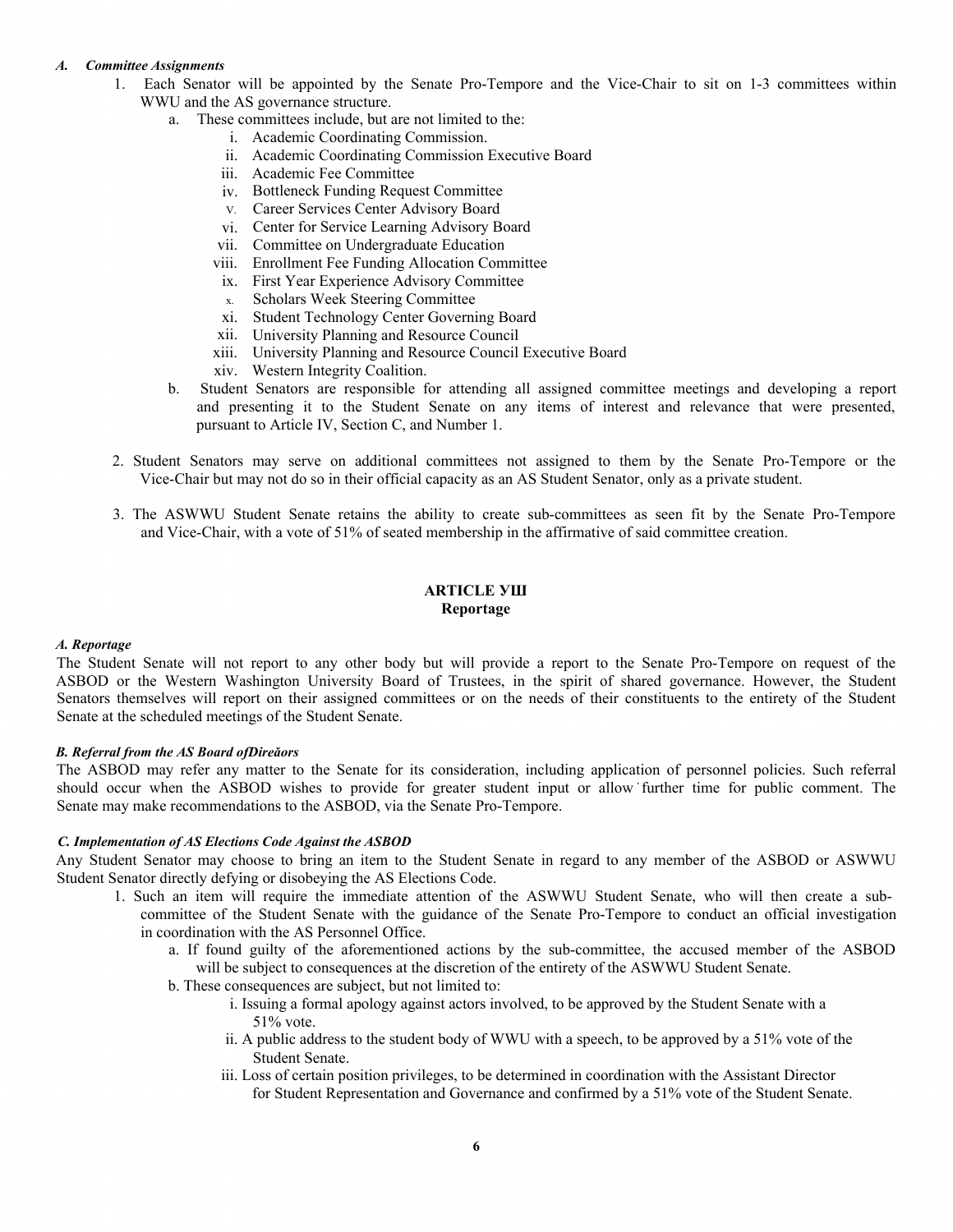iv. Formai removal of the aforementioned party, to be enforced by the Assistant Director for Student Representation and Governance and the ASBOD and confirmed with a 3/4\* Student Senate vote.

# **ARTICLE IX Granted Authorities**

### *A. Granted Authorities*

The ASWWU Student Senate shall be granted the authority to fulfill its responsibilities within the provisions set forth herein and to act in any University-related matter not specified within the constraints of University regulations, policies, and procedures. In addition, the ASWWU Student Senate shall also have the following granted authorities:

- 1. To administer and appropriate monies allocated to the ASWWU by the Services and Activities Fee Committee to ensure continuous, safe, and efficient operations.
	- i. This administration will be done in coordination with the ASBOD prior to each fiscal year, by both bodies electing 20 percent of their seated membership to a co-committee designated to AS budget needs.
- 2. To appoint student representatives to standing University committees, and other bodies upon request.
- 3. To be provided by the University Administration all information pertaining to the usage of student fee dollars.
- 4. To reserve the right to have a student chair, in consultation with the University President or designee, on all committees overseeing and appropriating mandatory and voluntary student fee dollars with the exception to the operating and building fees.
- 5. To employ students and staff in a manner consistent with those articles, regulations, policies, and procedures of the University and of the Associated Students Student Senate.
- 6. To allow the ASWWU Student Senate to make decisions in creating and overseeing a program of student activities and services. These decisions agreed upon by the ASWWU Student Senate may be reviewed by the University President or their designee.
- 7. To reserve the final right to confirm all elected members of the ASBOD, pursuant to a simple majority of seated membership.

All Granted Authorities are subject to Amendment One, Section One under Article XI of the By-Laws.

# **ARTICLE X Books and Records**

# *A. Records*

The Student Senate will keep accurate records and minutes of its proceedings, and will keep a record of its seated membership, with the help of the Student Senate Secretary.

1. These minutes are to be made readily available to the public as soon as is possible, following approval by the ASWWU Student Senate.

### **ARTICLE XI Amendments**

### *A. Amendments*

The Student Senate will have the power to make, alter, and amend the Student Senate Charge and Charter or By-Laws by an affirmative vote of a 3/4\* majority of the ASWWU Student Senate, and approval by the University President.

### *B. Amendment One, Section One*

The AS WWU Board of Directors and the Western Washington University Board of Trustees shall review, and permanently establish the aforementioned Granted Authorities to the ASWWU Student Senate following a successful academic year of